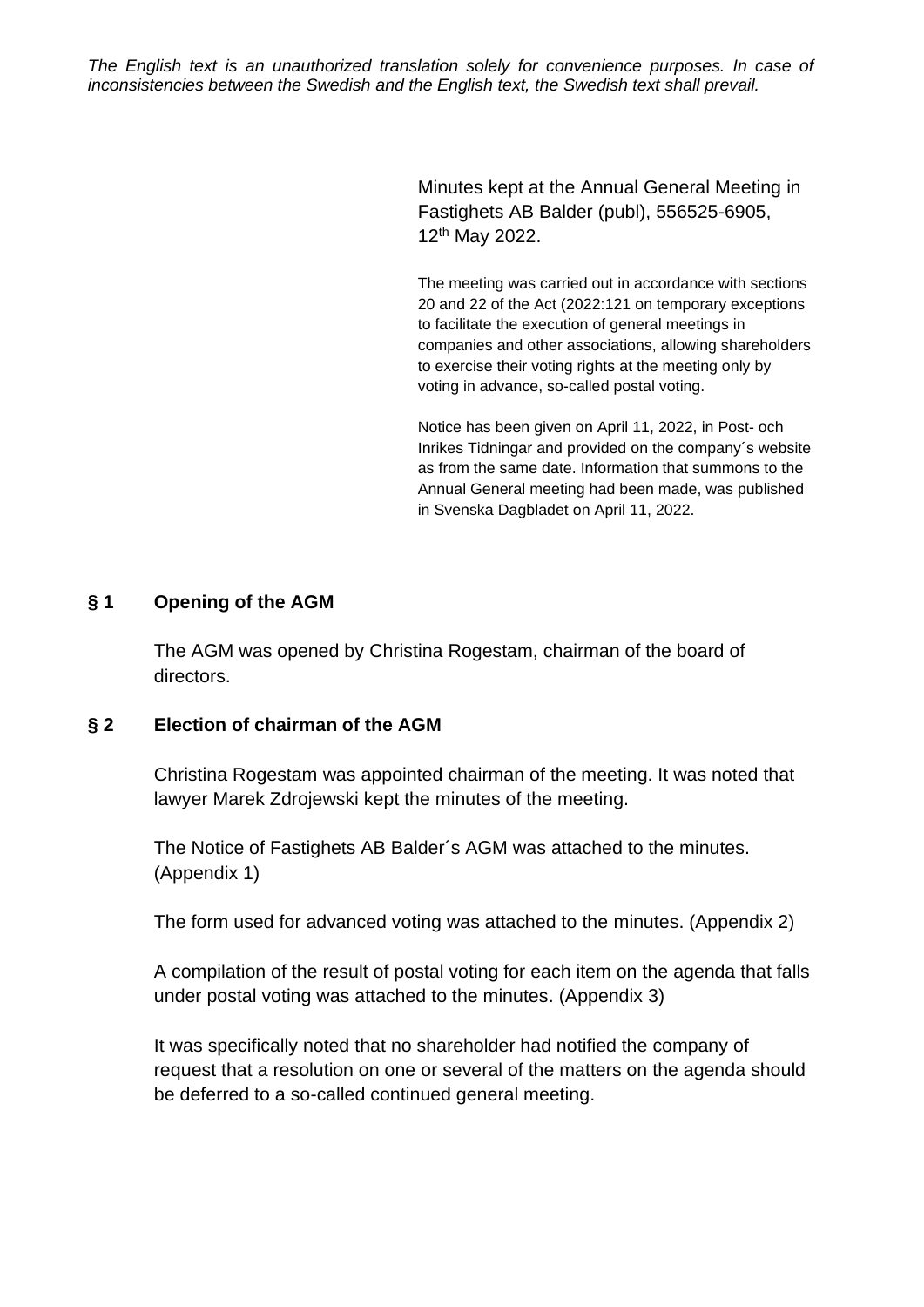#### **§ 3 Drafting and approval of the voting list**

Enclosed register, drawn up by Computershare AB, was approved as voting list. (Appendix 4)

#### **§ 4 Election of at least one person to verify the minutes**

It was resolved that Uwe Löffler should verify the minutes together with the chairman.

#### **§ 5 Review as to whether the AGM has been duly convened**

The meeting was concluded to be duly convened.

#### **§ 6 Approval of the agenda for the AGM**

The agenda, as included in the summons, was approved as agenda of the meeting.

# **§ 7 Presentation of the annual report, the auditors' report, the consolidated accounts and the auditors' report for the group, and in connection thereto a presentation by the CEO**

The annual report and the consolidated accounts for the fiscal year 2021, and the balance sheets and income statements therein, for the company and for the group, as well as the Auditor´s Report and the statement of the Auditors regarding the application of guidelines for remuneration, had been presented by being available at the company´s head office and on the company´s website.

# **§ 8 a Resolutions regarding adoption of the income statement and balance sheet and the consolidated income statement and consolidated balance sheet**

The meeting resolved to adopt the income statements and balance sheets in the annual report for the company and the group.

# **§ 8 b Resolutions regarding allocation of the company´s profits and losses as set forth in the adopted balance sheet.**

The meeting resolved to adopt the board of directors' proposal, that the shareholders shall obtain no dividend and that the available earnings, 18 262 254 051 SEK, shall be balanced on a new account.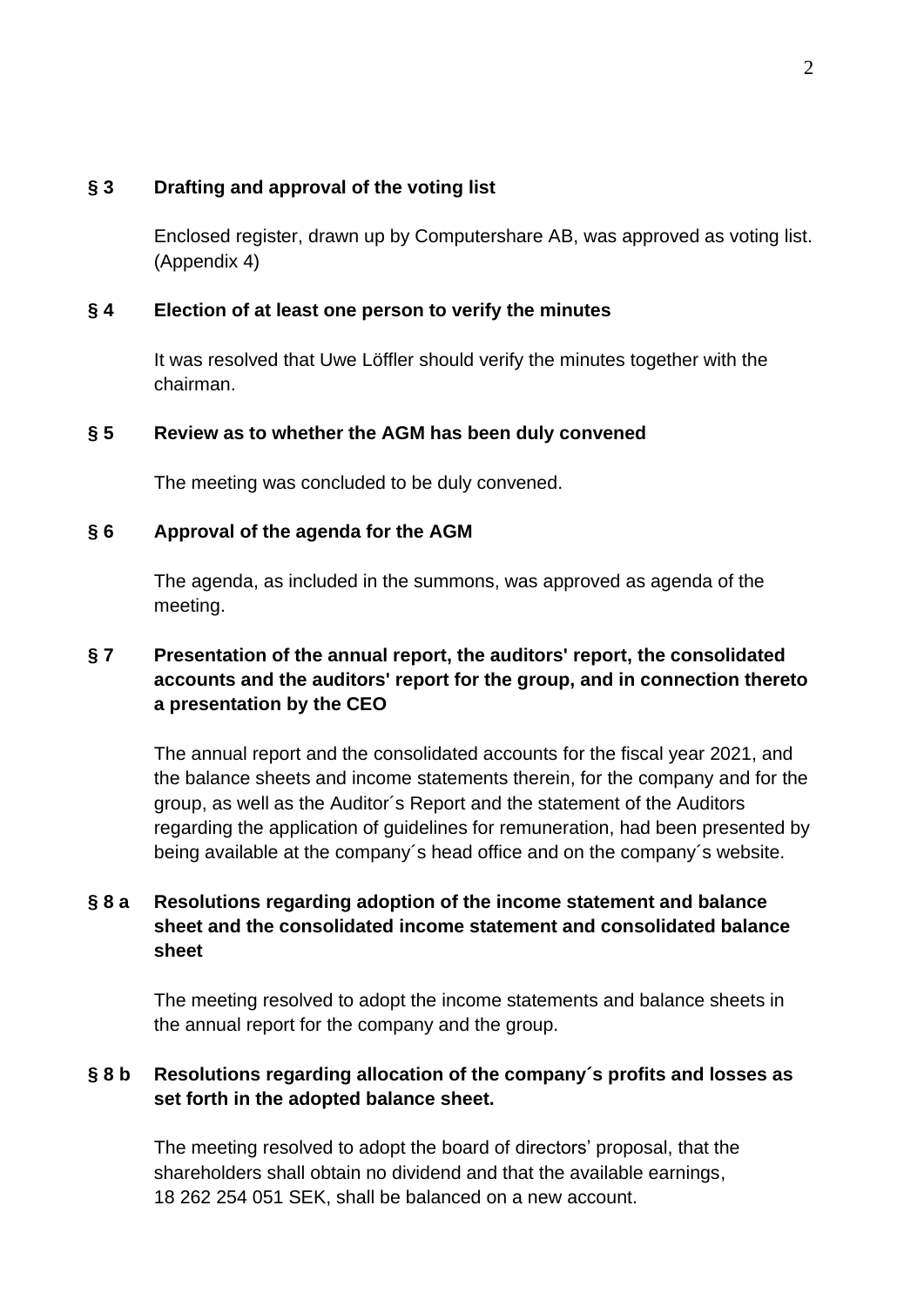# **§ 8 c Resolutions regarding discharge board members and the managing director from liability**

The meeting resolved to discharge the members of the board of directors and the managing director from liability for the fiscal year 2021.

It was noted that the members of the board of directors and the managing director did not participate in this resolution.

### **§ 9 Determination of the number of board members and deputy board members**

The meeting resolved that the board until the time of the end of the next annual general meeting, shall consist of five directors and no deputies.

#### **§ 10 Determination of fees for the board of directors and auditors**

The meeting resolved that fixed directors' fees shall amount in the total of SEK 560,000, to be paid and distributed as follows: SEK 200,000 to the chairman of the board and SEK 120,000 to each of the other board members elected by the meeting and who are not employed by the company.

The meeting resolved that auditor's fees shall be paid against approved account.

### **§ 11 Election of board members and deputy board members and, where applicable, auditors and deputy auditors**

The meeting resolved to re-elect for the time until the end of the next annual general meeting, Christina Rogestam, Erik Selin, Fredrik Svensson, Sten Dunér and Anders Wennergren as members of the board of directors.

The meeting resolved to re-elect Christina Rogestam as chairman of the board of directors.

#### **§ 12 Resolution regarding the nomination committee**

The meeting resolved pursuant the nomination committee's proposal. (Appendix 1)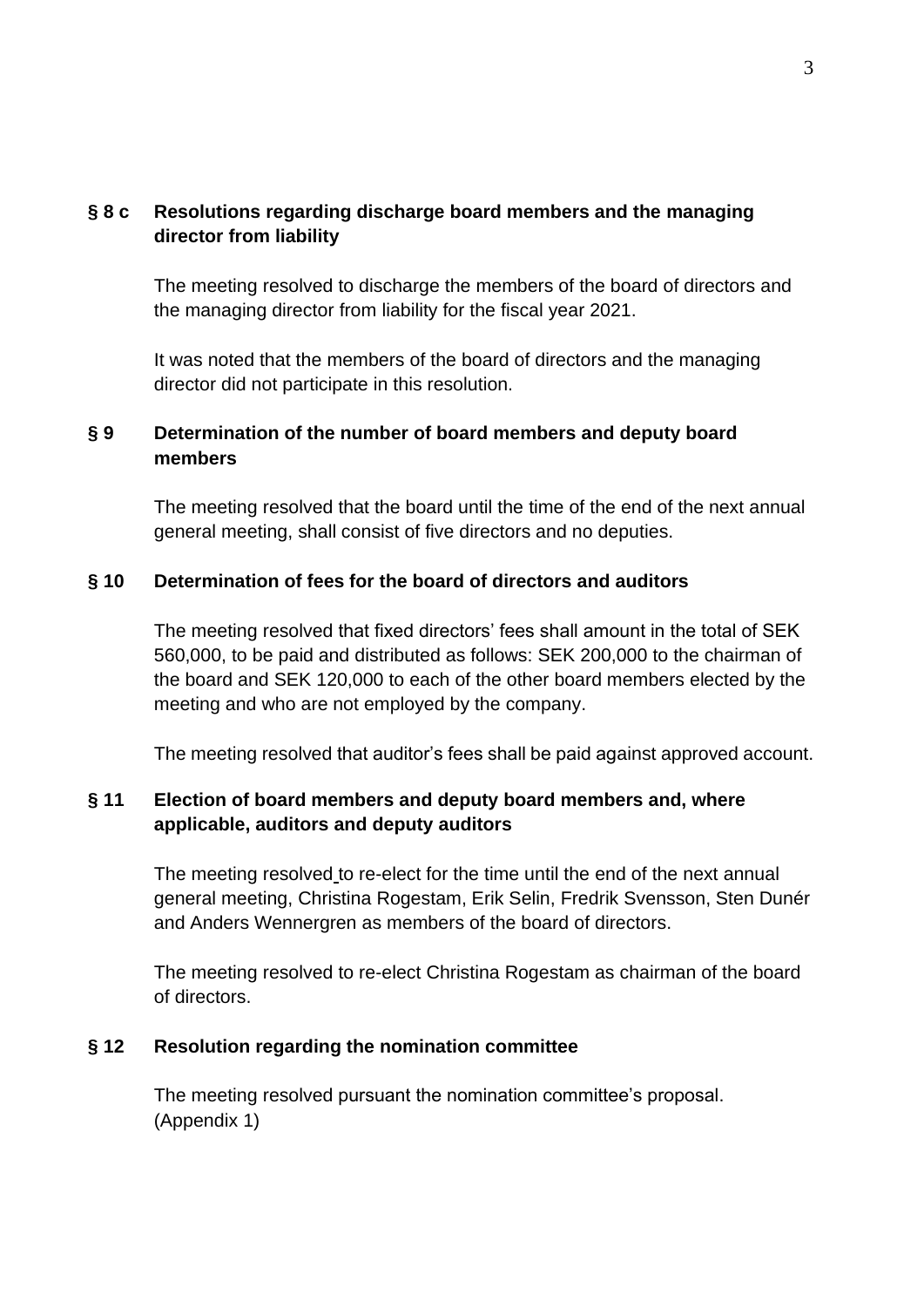### **§ 13 Resolution to adopt the remuneration report submitted by the board of directors**

The meeting resolved to approve the board of directors' remuneration report pursuant to section 8 subsection 53 a of the Swedish Companies Act. (Appendix 5)

#### **§ 14 Resolution regarding guidelines for remuneration to senior executives**

The meeting resolved to approve guidelines for remuneration to senior executives. (Appendix 1).

# **§ 15 Resolution regarding authorisation for the board to resolve upon new issue of shares**

The meeting resolved to authorise the board of directors to resolve on new share issues. (Appendix 1) It was noted that the resolution was supported by more than 2/3 of both the votes cast and of the shares represented at the AGM.

# **§ 16 Resolution regarding authorisation for the board to resolve on acquisition and sale of the company's own shares**

The meeting resolved to authorise the board of directors to resolve on acquisition and transfer of the company´s shares. (Appendix 1) The board of directors motivated statement is attached as (Appendix 6). It was noted that the resolution was supported by more than 2/3 of both the votes cast and of the shares represented at the AGM.

### **§ 17 Share split and amendment of the Articles of Association**

The meeting approved the bord of directors' proposal on share split, including amendment to the Articles of Association. (Appendix 1) The wording of the new Articles of Association was attached to the minutes. (Appendix 7) It was noted that the resolution was supported by more than 2/3 of both the votes cast and of the shares represented at the AGM.